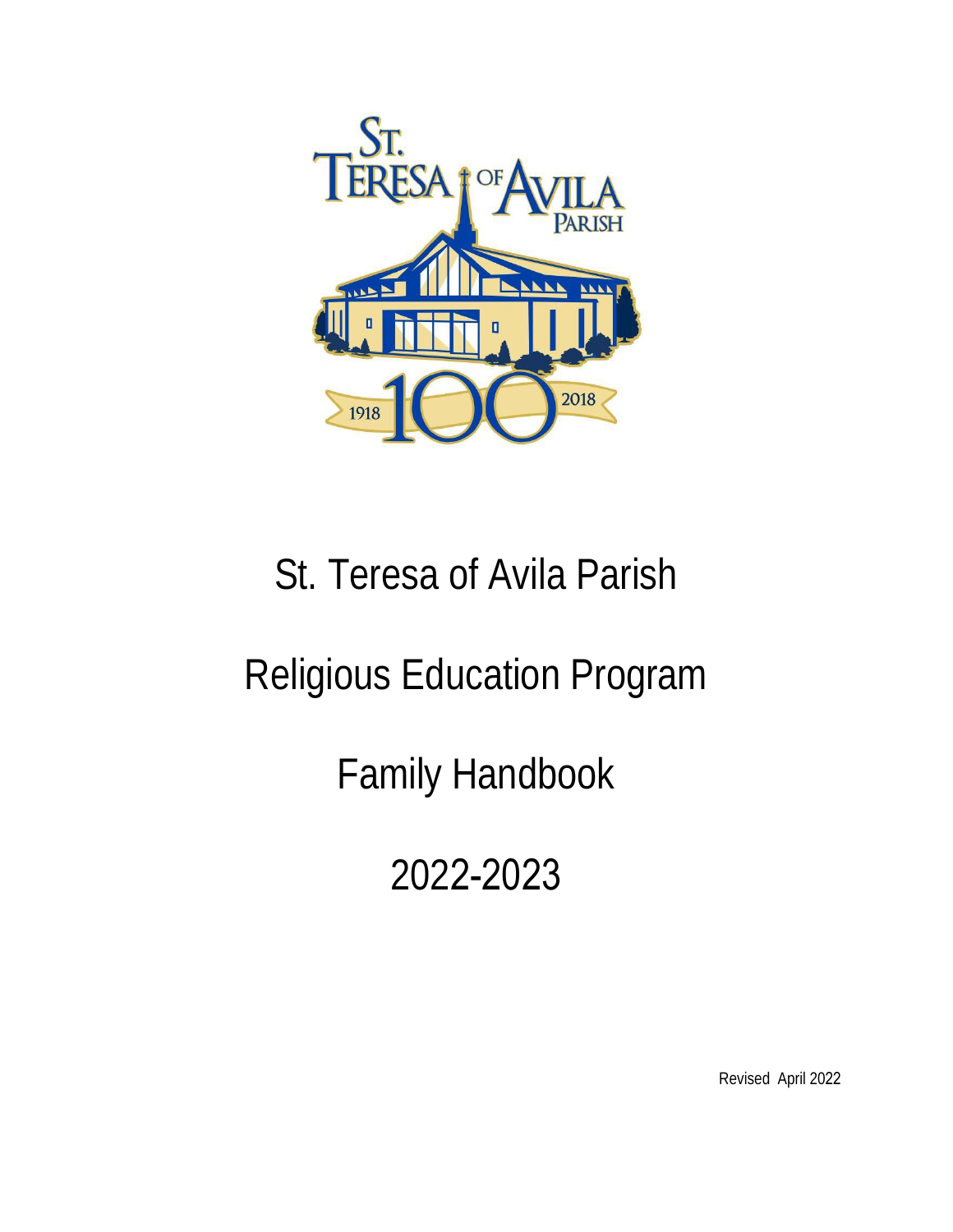#### **Love God. Love Your Neighbor. Make Disciples of Jesus.**

The mission of St. Teresa of Avila Parish is to be a vibrant Catholic community that acknowledges the Lordship of Jesus, celebrates that truth sacramentally, and commits itself to furthering the Gospel message.

## **FAMILY MASS**

As part of our Strong Catholic Families initiative St. Teresa's will hold a Family Mass each month. PREP students are asked to attend with their families. Families from each grade level (PREP and MTC School) will be represented in various ministries at this liturgy each month. The schedule will be distributed in early Fall.

## **Enrollment and Attendance**

The faith formation provided in our programs involves incremental learning; each year builds upon the learning of the previous year. It is essential that participants remain enrolled in the program consistently from year to year. If a student enrolls with delayed or no previous religious instruction, they may or may not be placed in the same grade level that they are in school. This matter must be discussed with the Coordinator (CRE) prior to the start of classes.

## **Assignments and Textbooks**

Catechists at St. Teresa's assign take-home assignments in the form of written work, activities or study. Parents are expected to supervise the completion of these assignments. Although faith formation includes an academic component, faith must also be experienced, witnessed and lived.

With regard to textbooks, each child receives a textbook at the first class and is required to bring this book to every class. Please make a plan for a place to keep the textbook so it is easy to retrieve for class on Monday evening. Please cover the book with clear contact or brown paper.

Regarding homework, students will receive weekly home assignments corresponding with the lessons covered in class. These brief assignments provide

parents with the opportunity to follow up on material learned in class, foster discussion, and review previously taught material to assist their child in preparing for a new lesson.

#### **Progress Reports**

Report cards are issued twice a year on four areas of catechist observation:

- 1. Attendance
- 2. Knowledge of content demonstrated through participation, tests and completed homework.
- 3. Knowledge of prayers.
- 4. Behavior in class.

#### **Weekly Attendance**

**Please email or phone in absences prior to 4:00 p.m. on Mondays:** (610) 666-5820 or [staprep@verizon.net.](mailto:staprep@verizon.net)

Please also contact your child's catechist about make-up work. Make-up work is to be handed in when the child returns to class.

When a student has 3 unexcused absences, a letter will be sent home notifying the parents/guardians. Make-up work will be required in order for the student to remain on track in their current class. Any special circumstances that may necessitate more than 3 absences during the PREP year must be discussed with the CRE as soon as possible.

Extended absences due to illness require a doctor's note upon return to the program. In addition, parents should be in regular contact with their child's catechist in an effort to obtain assignments and keep their child's formation up-to-date when possible. Extended absences may delay the reception of sacraments.

#### **Lateness**

Our session begins promptly at **6:30 p.m.** Any child arriving after this time will be considered late. Lateness will be noted in progress reports.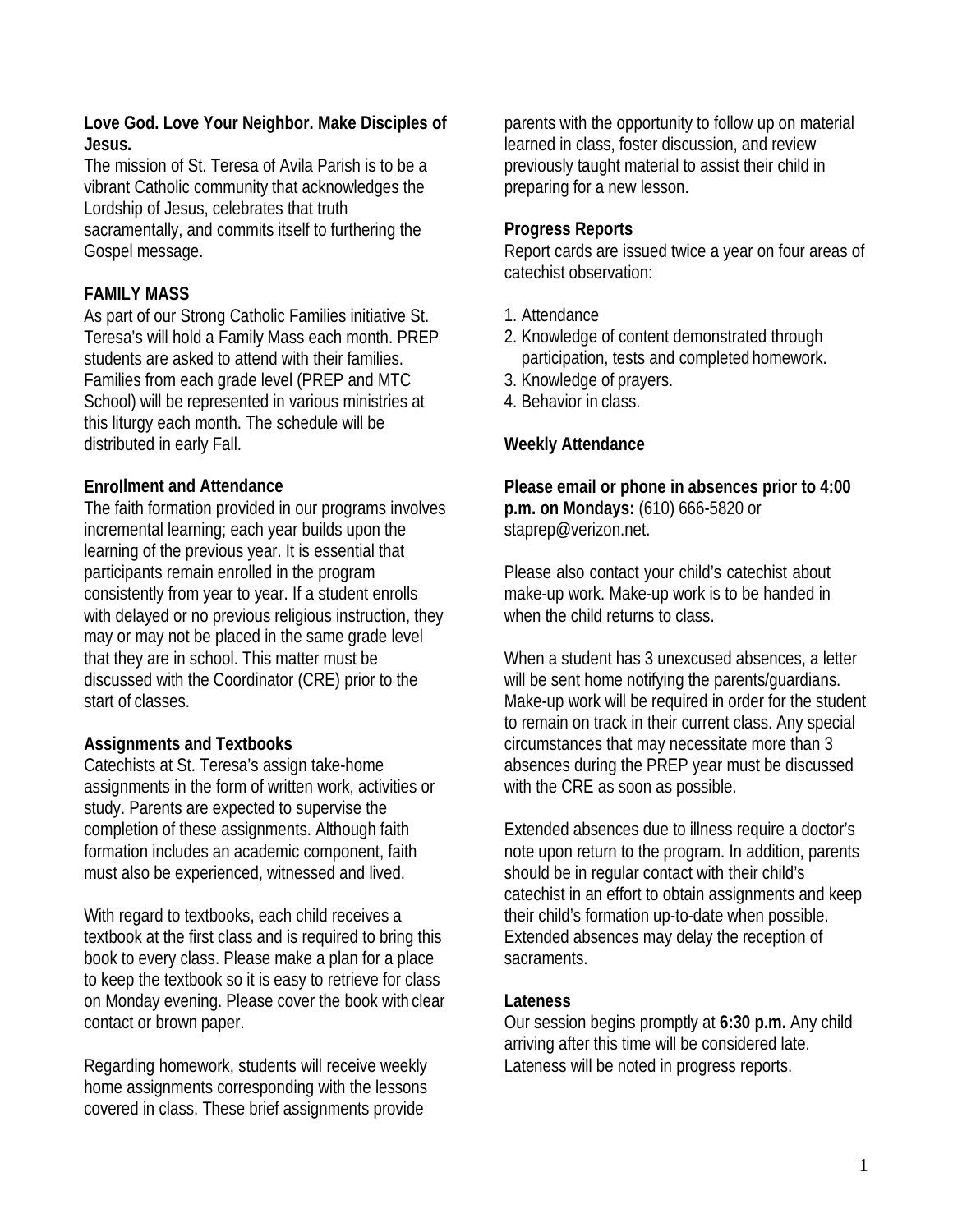#### **Arrival and Dismissal Procedures**

Please park and walk young children into the building using the side gym entrance. Older children may be dropped off by car at the front doors. Please obey all safety signs and directional cones. Dismissal is at 7:45 p.m. Please park in marked spaces and enter through the side gym door and wait in the gym forthe children to be brought in by the classroom catechist or aide. Please do not enter the school hallway unless you need to talk to the CRE or office staff. **Children will not be permitted to go out into the parking lot unless accompanied by an authorized adult.** 

#### **Sacramental Preparation**

This takes place in the context of the entire parish community and therefore, the classroom is only one element of this preparation. There are extra lessons and out of class gatherings for children as well as gatherings for parents.

For children baptized as infants *(birth to age 6)*, the sacrament of Penance is celebrated in Spring of level 2. First Eucharist is celebrated in Spring of level 3. It is the policy of the Archdiocese of Philadelphia that each child has two full years of religious instruction before receipt of sacraments.

\*The sacrament of Confirmation will be celebrated in **level 7** beginning in the Spring of 2023. It is required that the child has four consecutive years of religious instruction and has celebrated First Penance and Eucharist before the year in which they are prepared for Confirmation.

For children ages 7 to 18 who are not baptized, sacramental preparation is through RCIA. Please contact the CRE for more details.

Children baptized in the Byzantine Rite or the Orthodox Church received all of their initiation sacraments when they were baptized. These children will be prepared to celebrate First Penance and Eucharist (if desired) at St. Teresa's.

Students exhibiting chronic absences *(3 or more unexcused absences)*, lateness, and/or who have persistent discipline problems may have their reception of sacraments deferred. A conference between the CRE, parents, child and possibly pastor will be arranged to discuss these situations.

#### **Religious Observance**

The objective of our program is to deepen our children's knowledge about the Catholic faith and to inspire them to live their lives in imitation of Jesus. Our ultimate aim is to encourage our students to PRACTICE their faith. Jesus tells his disciples very clearly in the Gospel, "If you love me, you will keep my commandments" (Jn 14:15). The third commandment obliges us to keep the Christian Sabbath day holy. This means that we are to attend Sunday Mass EVERY WEEK; only serious illness or an inability to be physically present where Mass is being celebrated serve as adequate excuses. God gives us 168 hours every week; certainly we can give Him one hour in return. Regular reception of the Holy Eucharist serves as an important example and encourages our children to practice their faith and become disciples of Jesus.

#### **Liturgy of the Word for Children**

Liturgy of the Word for children takes place at the 11:00 a.m. Sunday Mass at St. Teresa of Avila Church. There are teams of presenters who work together to prepare talks and conversation about the scripture readings with the children. Children from the age of 4 to grade 4 are invited to participate.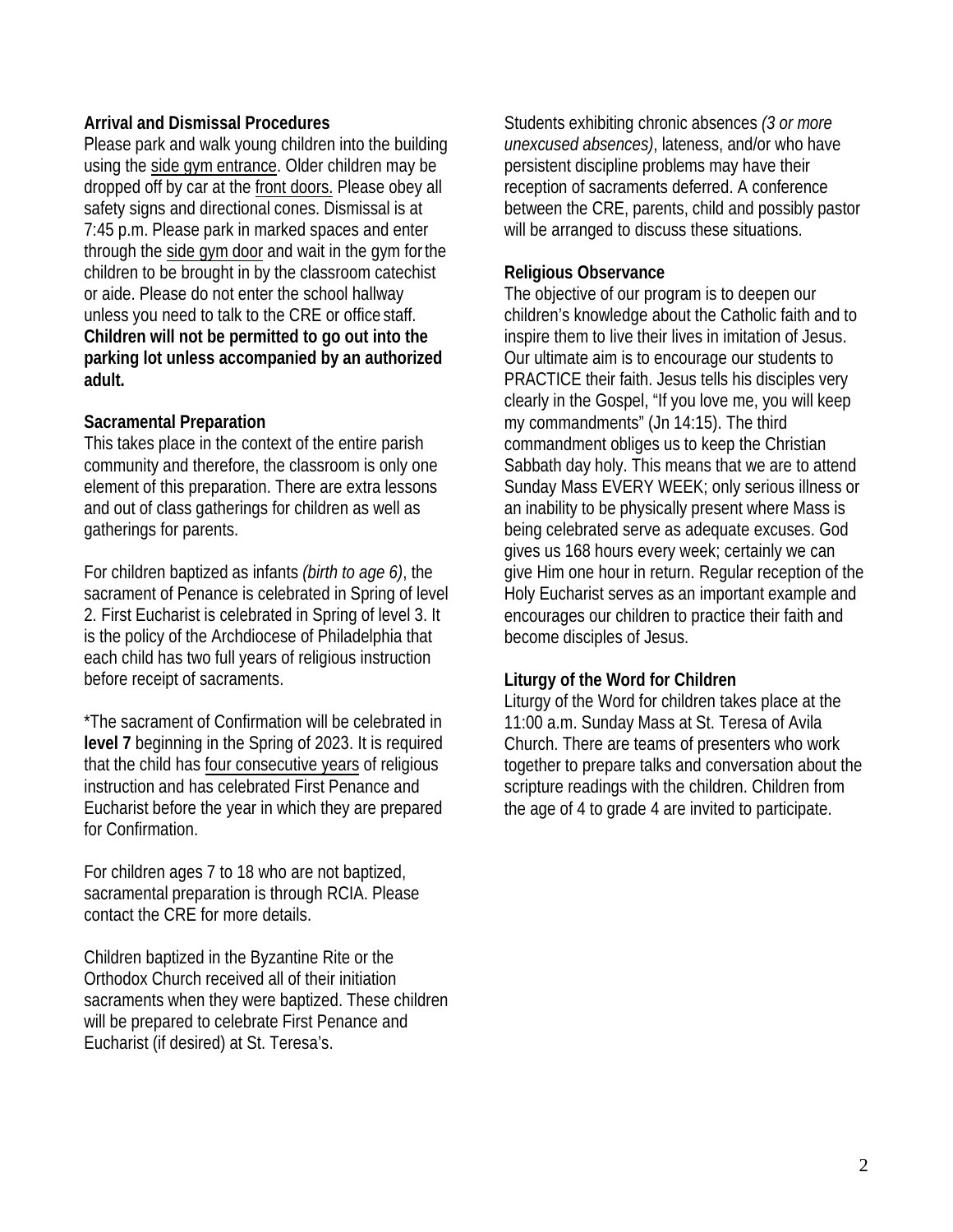#### **Works of Mercy**

The families of St. Teresa of Avila have long been generous in supporting programs that help others in need. Each month the program as a whole will focus on a chosen work of mercy to continue this tradition of service (e.g., Feed the Hungry-CRS Rice Bowl). Students are encouraged to participate in donating to our various causes.

From time to time, the catechists may invite their students to engage in service activities as a way to deepen the formation process. When this happens the catechist will provide the students and their parents with a detailed list of suggested activities as well as appropriated permission and release forms.

#### **Christian Behavior**

The Religious Education Program offered by St. Teresa of Avila Parish is designed to assist parents with the faith formation of their children as well as to foster values and behavior that are in accord with the teaching of the Catholic Church. Our behavior code is based upon the two great commandments: **LOVE GOD and LOVE ONE ANOTHER**. Therefore, students, adult volunteers, and parents are expected to treat one another with respect at all times. Conduct by children or parents/guardians, or anyone acting on their behalf, incompatible with the educational and religious mission of St. Teresa of Avila parish is grounds for disciplinary action, including but not limited to suspension, or immediate dismissal of the student, as well as reporting the incident to the legal authorities where appropriate.

In addition, in the case of threats of violence, harassment, or bullying in any form, including oral, written or electronic, by a child against any member of the PREP community, the child, if suspended but not dismissed, may be required to have psychological or psychiatric clearance before returning to class.

In the event a student engages in any of the above listed behaviors or any other inappropriate conduct, the following actions may be taken at the discretion of the pastor or the program CRE.

**1.** *First incident*: the student will be removed from the session and parents/guardian immediately notified by phone by the CRE. A conference will be scheduled with the parents, student and catechist to address the matter.

**2.** *Second incident*: the student will be removed from the session and be suspended from the program for a period of 1 session. Parents/guardians will be immediately notified by the CRE and required to pick up their child. Prior to returning to the program, the CRE will schedule a conference with parents, student and catechist to address the matter.

**3.** *Third incident*: the student will be removed from the session and may be dismissed from the program. The parents or guardians will be immediately notified by the CRE and required to pick up their child. Following a conference with the CRE, parents, student and catechist, the parents will be given the option of their child repeating his/her current grade level in the following school year or opting to complete the current year's material by homeschooling their child. In either case no refund of fees will be made.

#### **Contraband**

Bringing contraband to program sessions is strictly prohibited. Contraband will be confiscated and returned to parents only. Depending on the nature of the contraband confiscated, the proper legal authorities could be notified.

1. Items considered contraband include but are not limited to: weapons, drugs, alcohol and tobacco products, food, beverages, toys, electronic games and devices.

2. It is unlawful for minors to be in possession of weapons, drugs, alcohol or tobacco products. Students found to be in possession of such items may be suspended or dismissed from the program. Depending on the contraband confiscated, the proper legal authorities could be notified.

#### **Search and Seizure**

It is the policy of St. Teresa of Avila parish to respect the privacy of its PREP students. In the event that a student is suspected of having weapons or drugs in